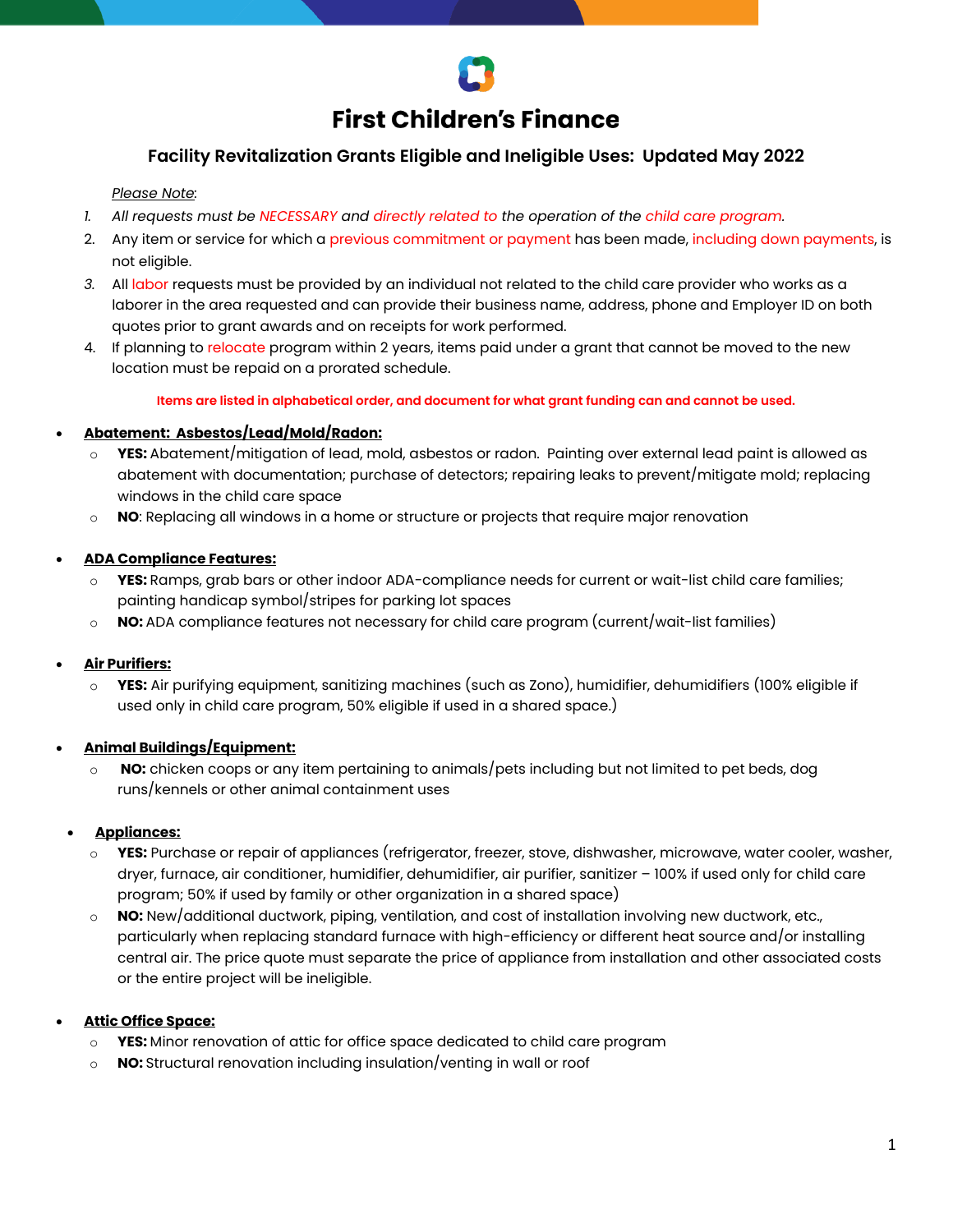### • **Bathrooms:**

- o **YES:** Adding a child-care specific bathroom or repair/renovation of damaged items in bathroom used by child care program including toilet(s), handwashing sink, vanity, faucet, flooring, ceiling, door, standard handle/hardware
- o **NO:** Showers, shower heads, shower inserts, tubs, tub enclosures, replacement of light fixtures for style, decorative upgrade or aesthetic purposes (damage must be documented)

### • **Breakroom/Meeting Space:**

- o **YES:** Create a meeting space or breakroom in child care center including lunch or meeting table, business chairs
- o **NO:** Adult-size furniture not specifically allowed, including but not limited to couches, loveseats, stuffed chairs, rockers, recliners, occasional tables, decorative furniture, beds, dressers

### • **Business, Program, Other Expenses:**

### o **NO:**

- Architect, Attorney, Accountant, Advertising, Land Surveys
- Business expenses including taxes, training, hiring, licensing fees
- Cleaning services (all types, including but not limited to house cleaning, appliance, and duct cleaning)
- Curriculum, Training
- Food
- **Lawn care or snow removal equipment or services**
- **Learning and play, toys**
- Operating Support
- **Pest control service**
- Program expenses
- Relocation/moving expenses
- Rent/Mortgage, Utilities, Insurance
- Safes of any kind (business, gun)
- Salaries, Licenses, Staff support, Hiring/recruiting costs
- **•** Transportation

### • **Construction:**

- o **YES:** small shed kits may be put together on-site
- o **NO:** on-site building or expansion of any facility or building

### • **Conversion of space:**

- o **YES:** Small portion of complete renovation/conversion project
- o **NO:** Complete conversion or renovation of garage, out-building, or community facility, including but not limited to church, school, store front, business, vacant house, community center, pod, or senior center

# • **Concrete:**

- o **YES:** Fill of minor cracks; mudjacking or grinding small area to repair tripping hazard; purchase of cement mix for projects providers will do themselves
- o **NO:** Removal and/or haul-away of concrete; adding/replacing rebar; pouring new concrete for any purpose; adding/repairing apron between driveway and garage or adding a driveway apron; adding a concrete turnaround space.

### • **COVID 19 Supplies:**

NO: Indoor and outdoor COVID-19/variant supplies including but not limited to portable partitions, plastic shields, disposable utensils, dishes, signage, storage containers, masks, gloves, and hand sanitizers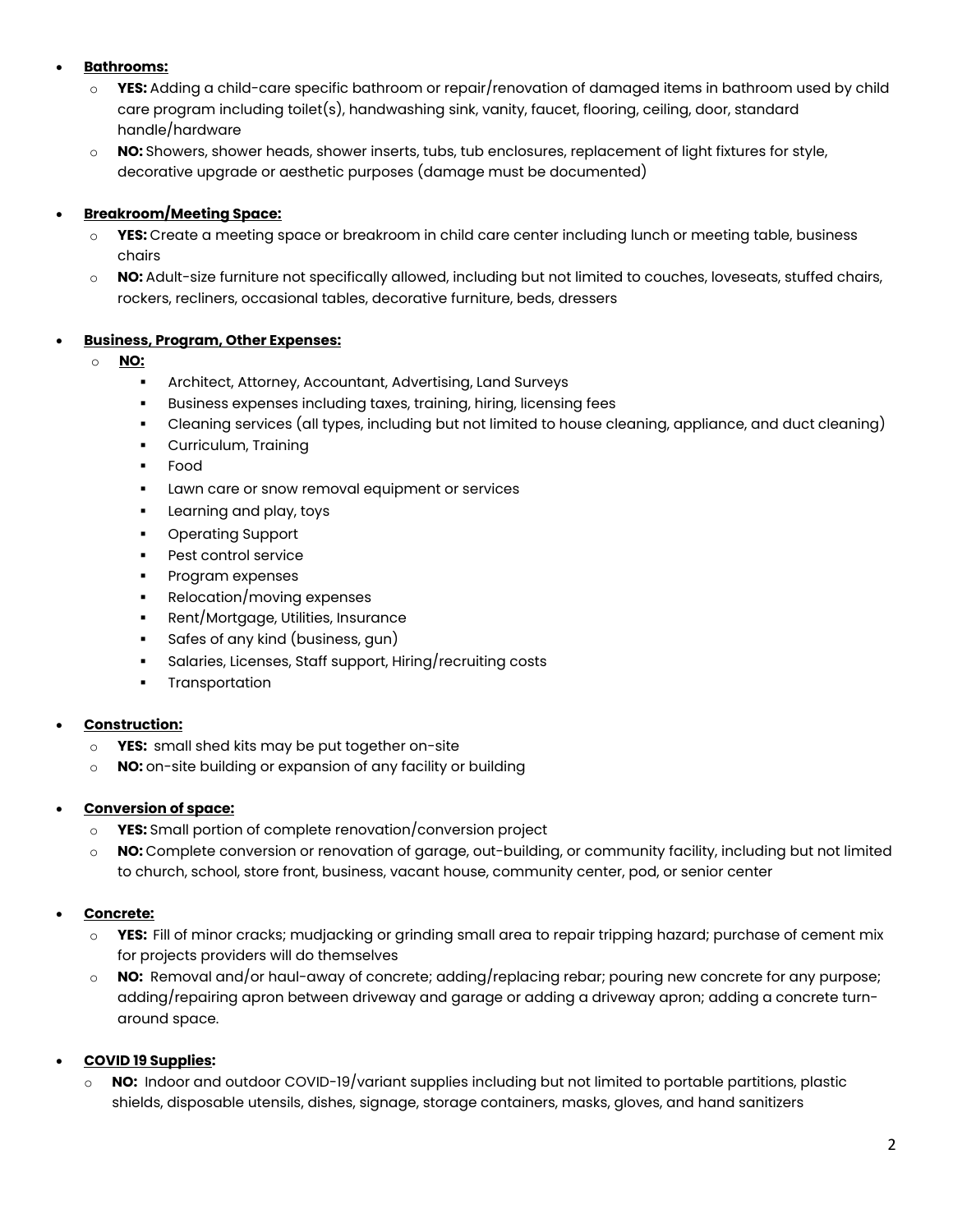# • **Culverts/Bridges:**

o **NO**: adding/replacing culverts or bridges of any material

### • **Disposable/Single Use:**

o **NO:** items and supplies, including but not limited to food, diapers, paper products, wipes, etc

### • **Doors:**

- o **YES:** Adding new interior doors or replacing interior/exterior doors due to damage; replacement allowed for door similar to original; replacing door to attached garage to meet fire code; standard locks and door hardware only
- o **NO:** Keyless entry systems or security door locks with wifi codes; upgrading doors for decorative/aesthetic purposes

### • **Decks/Porch/Patios:**

- o **YES:** Add additional protective spindles/panels on deck if spaced too far apart for licensing code if deck is used by child care program and deck is higher than 3' off ground, requiring spindles/rail. Adding wood stairs where none exist if needed as fire exit – documentation required.
- o **NO:** Staining, painting, refinishing or demolishing decks, patios or porches; replacing deck or patio flooring, railing, spindles; enclosing or screening deck, patio or porch

### • **Demolition:**

o **NO:** Demolition of any kind

### • **Driveway/Parking Lot/Patio/Sidewalk:**

- o **YES:**
	- Addition of a small turn-around space in driveway for safety purposes, (other than concrete) not larger than a standard parking space (10x12) in which cars may back into to turn around. Eligible only when required or recommended by licensing due to location on a busy road (such as a highway) – documentation required
	- Minor repair to fill small potholes or cracks in driveway or parking lot, or chips in sidewalk or patio if posing health/safety risk. This includes minor mudjacking or sidewalk grinding.
	- Fix, add or replace parking lot railings or disability ramps

### o **NO:**

- Repaving, re-surfacing or repairing large sections of parking lot or driveway with all surface types including but not limited to gravel, asphalt, concrete, pea rock, etc.
- **Repainting full parking lot stripes**
- Adding a turn-around space for which need/recommendation by licensor is not documented.
- Adding a circular drive, widening driveway or any turn-around space larger than 10x12 space or any concrete surface/space even if turn-around space is recommended by licensor.
- **Adding or replacing patio slab**
- **Adding or replacing sidewalk**
- **Any repair requiring poured concrete**
- **Addition or repair to culverts**

### • **Drain Tile:**

o **YES:** Install drain tile and/or sump pump for health/safety of child care program area

# • **Drywall/Studs:**

- o **YES:** Repairing/replacing drywall, studs other than load-bearing to repair damage
- o **NO:** Moving load-bearing walls; adding insulation behind drywall; structural projects that require cutting into drywall such as for new ventilation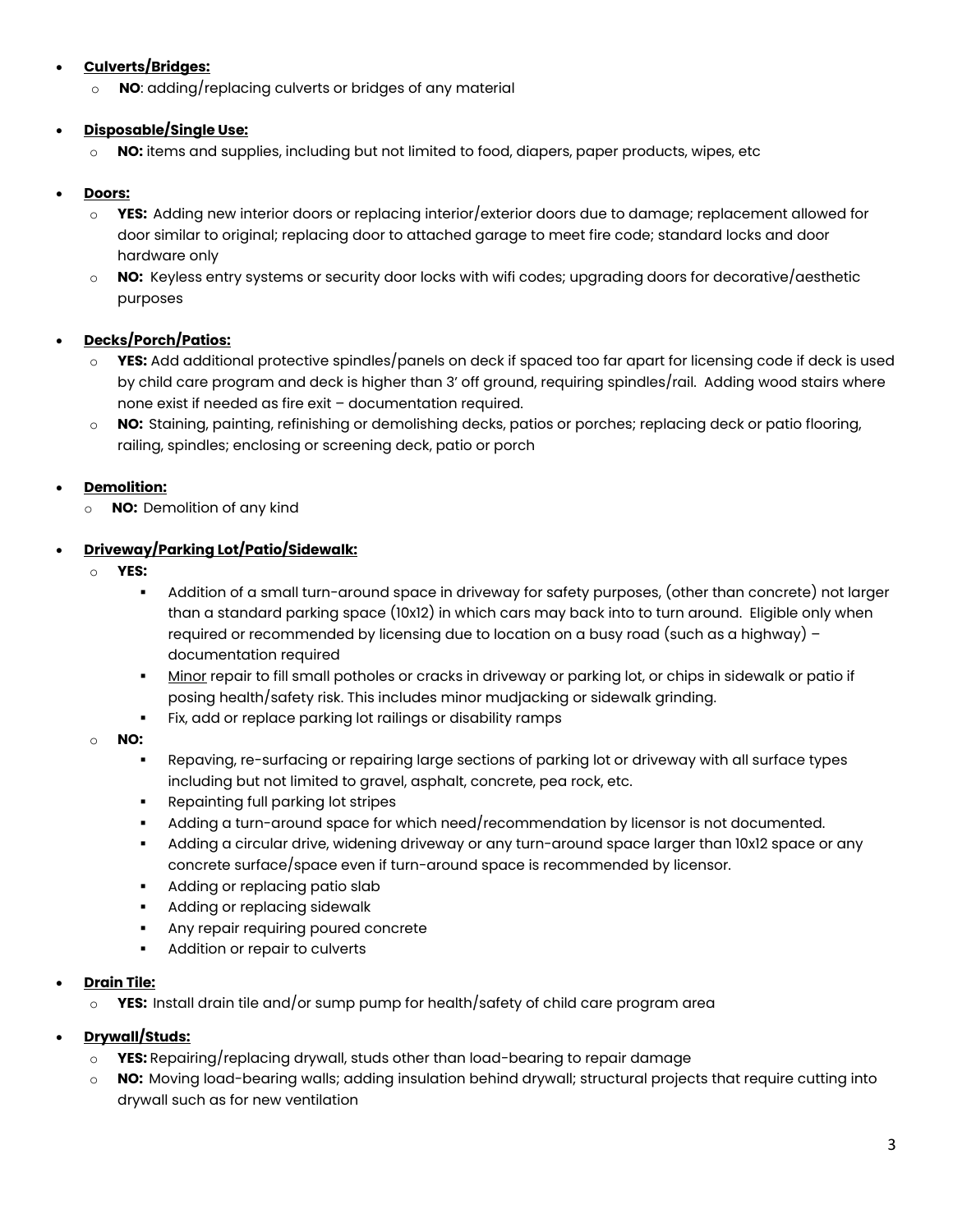### • **Duct Work:**

o **NO:** Duct cleaning, installation of central air or replacing a heat source requiring installation of new ventilation or duct work/pipes, etc. Bids must list price of appliance separately from installation when structural work is involved.

### • **Egress Window:**

o **YES:** Convert existing window to egress window to meet licensing requirements, add or expand egress window for easier escape access, add stair and rails to access fire escape/egress more easily

### • **External Doors and Fire Exits:**

- o **YES:** Repair/replace external door and/or external screen/storm doors, standard lock, and/or hardware due to damage. Creating sufficient exits per fire marshal that do not require a new hole to be cut in an exterior wall.
- o **NO:** Cutting a new door into an exterior wall; keyless entry systems; security door locks with wifi codes

#### • **External Surfaces:**

- o **YES:** 
	- Pepair or replace small section of damaged shingles or siding when recommended by licensing for health/safety – documentation required
	- Painting over lead paint as lead abatement measure documentation of lead paint required
- o **NO:** 
	- Painting/staining of building including porch/deck/stairs
	- New or replacement siding
	- Addition, repair, or replacement of gutters/down spouts
	- Roof repair or replacement
	- Addition of exit requiring a new hole be cut into exterior wall
	- Internal or external insulation

### • **Fees:**

- o **YES:**
	- Permit fees and/or required inspection of completed grant-funded project(s) per local municipalities
	- o Consultant fees related to designing indoor or outdoor learning environment
- o **NO:**
	- o Quote fee (quote fees do not disqualify item from consideration, but recovering the fee is not eligible for grant funding)
	- $\circ$  Down payment or installment payments, or any item for which these payments have been made

### • **Fences:**

- o **YES:** in the child care play space and/or around pools, providing fence is functionally designed for child safety, including chain-link, privacy and picket - pickets must be close enough together that a child cannot slip through. See Labor section for installation guidelines.
- o **No:** when installed beyond the child care program play area; any type of fence with gaps that allow children to go under, over or through including but not limited to split rail and corral fences; decorative fencing not functionally designed for child safety; dog runs

### • **Fire exit and escape:**

- o **YES:** Adding or replacing damaged fire escape ladder; adding or minor repair of wood steps for fire exit; handrails and enclosed stair risers if more than 3 steps are required
- o **NO:** Demolition of existing steps; no new doors cut into exterior walls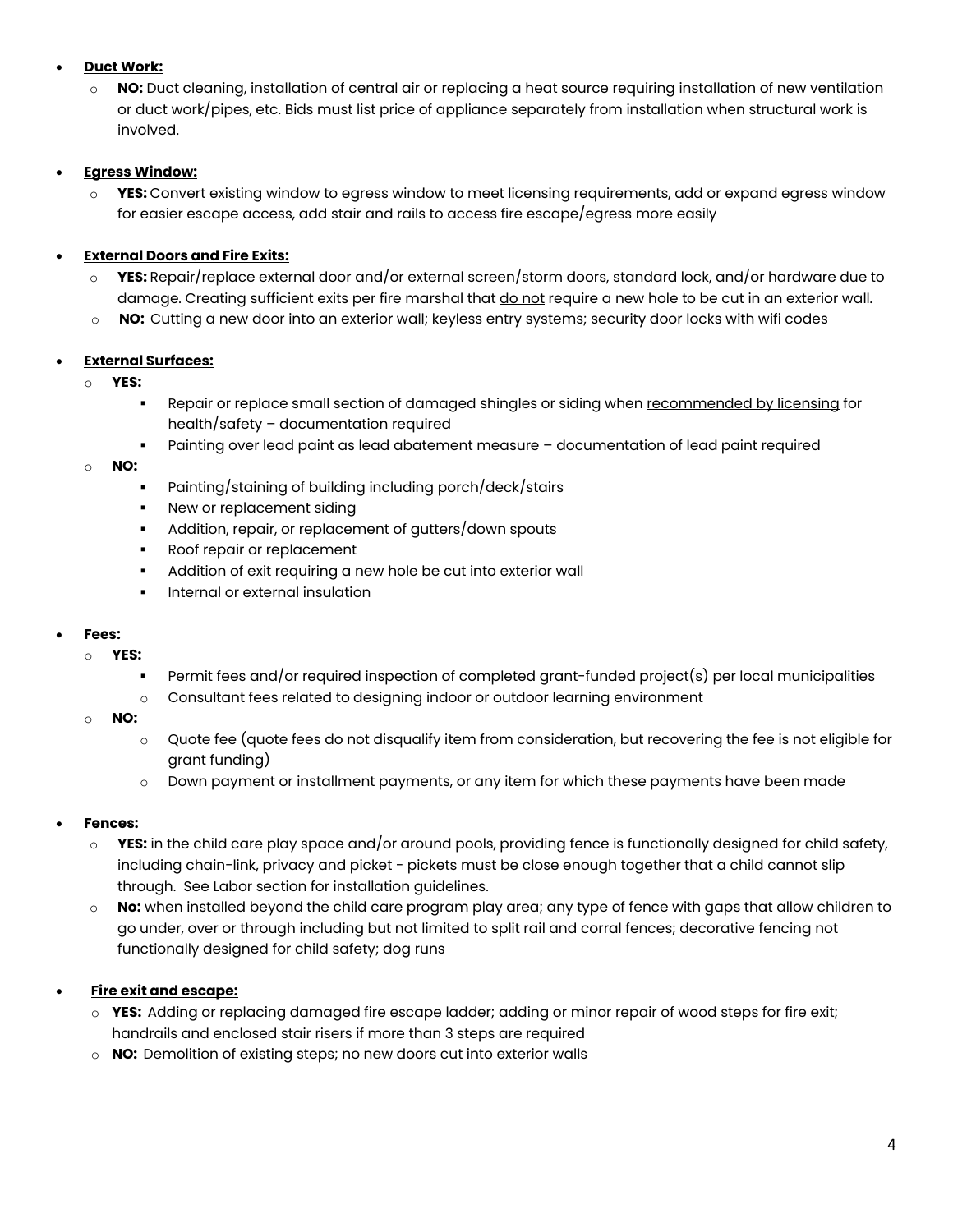# • **Fire Suppression/Carbon Dioxide/Radon:**

o **YES:** Adding or replacing lead content detector, fire, radon or carbon dioxide (Co2) alarms and fire extinguishers; repairing/installing an indoor sprinkler/fire suppression system within the child care program area when required by fire marshal

# • **Fireplaces/Heat Source:**

- o **YES:** Screens/covers or partitions to protect children from fireplaces, heaters and/or wood-burning stoves
- o **NO:** Adding fireplaces or any portable or free standing heat source

# • **Flooring:**

- o **YES:** Adding or replacing **permanent** floor covering due to damage (such as carpet, linoleum, wood, tile, LVP)
- o **NO:** Area rugs, throw rugs, play mats, classroom rugs; repair or replacement of subfloor or foundation; replacement of permanent floor covering in good condition for updates/aesthetic purposes

# • **Furniture/furnishings:**

- o **YES:** 
	- Child care program furniture (cribs, mattresses, pack-n-plays, cots, changing tables, child-size table and chairs, shelves/cabinets, infant seats, cubbies, storage, high chairs, toddler chairs, potty chairs, etc.)
	- Office furniture: Office furniture dedicated to child care program (file cabinet, desk, chair, meeting room or break room table, meeting room chairs)

o **NO:** 

- Adult-size furniture not specifically allowed including but not limited to couches, stuffed chairs, recliners, rocking chairs, occasional tables, decorative furniture, beds, dressers
- Bean bag chairs are not allowed by licensing
- Wall hangings including mirrors
- Rugs: Area rugs, throw rugs, play mats, classroom rugs
- Linens/Bins: Supplies including linens, sheets, changing table/pack-n-play covers, bins/baskets including those used with storage cubbies, storage bins, waste baskets

# • **Garage doors:**

- o **NO:** replacing, repairing, screening or modifying garage stall doors
- **Grass:** 
	- o **YES:** Backfill of dirt/grass seed from tree removal/stump grinding directly in playground area only (documentation required)
	- o **NO:** Sod (neither removal nor addition)

# • **Gutters/Down spouts:**

NO: adding, moving, replacement or repair of down spouts/gutters

# • **HVAC (Heating, Venting, Air Conditioning):**

- o **YES:** Purchase, maintenance or repair of furnace, water heater or air conditioner –quotes must identify purchase price of the appliance(s) separately from the installation requirements as additional venting, ductwork, etc. is structural and is not eligible. Cost of appliance only is eligible at 100% in structure entirely dedicated to the child care program; 50% in a shared space (family home or shared organization space).
- o **NO:** Installation of new/additional ductwork, venting, piping, etc.
- **Internal Walls/Ceilings:** 
	- o **YES:** Minor repair of internal walls or ceilings in child care program space, including paint
	- o **NO:** Insulation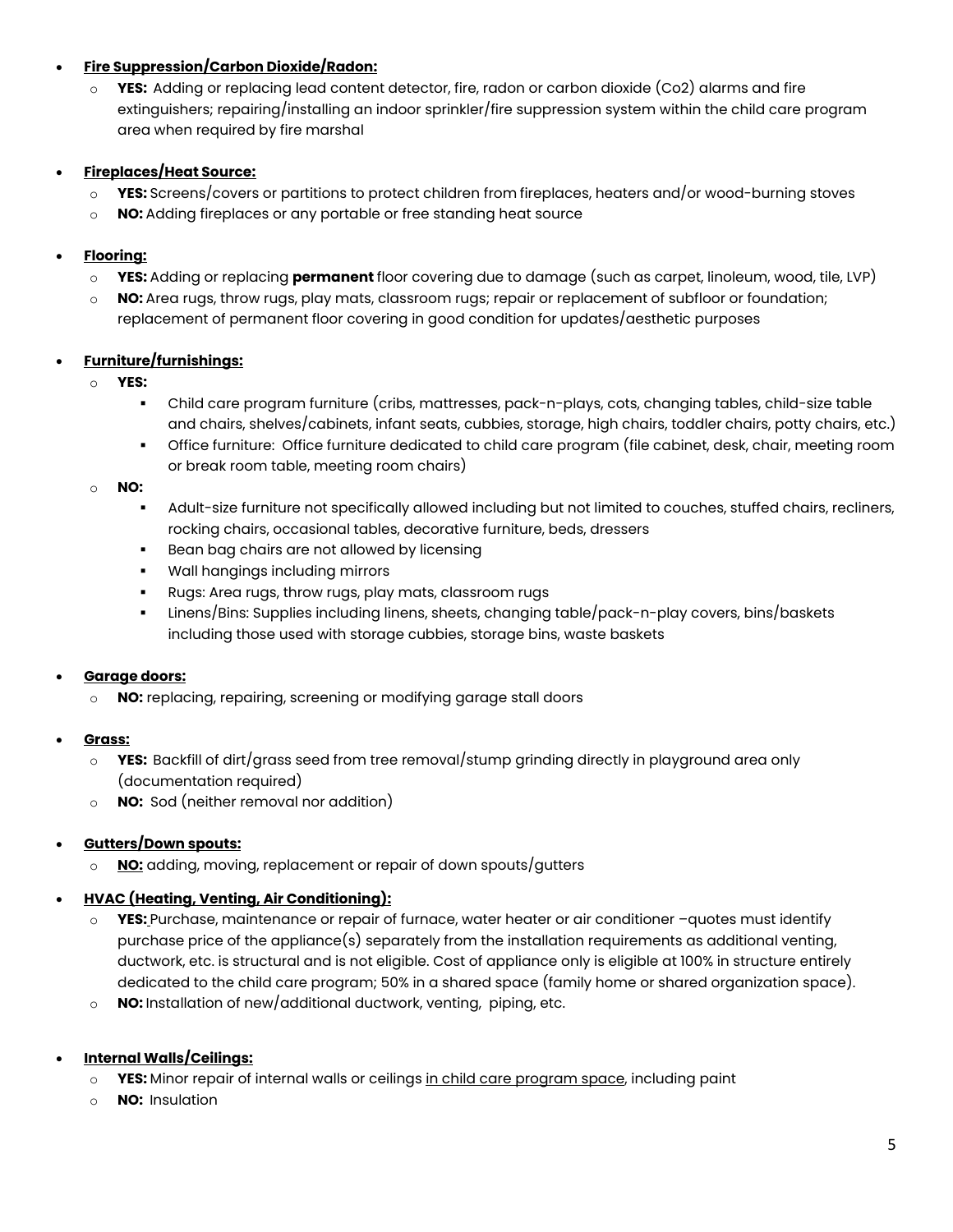# • **Kitchen/Kitchenette:**

- o **YES:** Repairing/adding a kitchenette that is dedicated to child care program; repair/replacement of damaged items in shared kitchen including flooring, sink/faucet, counters/cabinetry. Appliances are eligible at 50% for shared spaces and 100% for child-care only usage/space
- o **NO:** Replacement of functional kitchen items for aesthetic/upgrade purposes including but not limited to adding a cabinet to hide a wastebasket.

# • **Labor/Contracted Services:**

- o **YES:** Time of laborer working in the area requested who can provide their business name, address, phone and Employer ID on both quotes prior to grant awards and on receipts for work performed.License number must be documented when a license is required for work performed by State or Local Municipality regulation. Labor must meet permit and quality inspection regulations.
- o **NO:** Paid labor conducted by child care provider or a family member

### • **Laundry Space:**

o **YES:** Renovation/creation of laundry space dedicated to child care; replacement of damaged appliances (50% for shared spaces, 100% for child-care only use)

# • **Lawn Care/Landscaping:**

o **NO:** including but not limited to redirecting water; adding bridge over wet area; adding or replacing sod or other plantings; adding or replacing mulch/rock anywhere other than under outdoor play system; adding, repairing or replacing a retaining wall; grading or leveling; dirt filling and grass seed other than with tree removal in play space; full-lawn sprinkler systems; adding or replacing sewer drainage field; lawn care or snow removal services; land purchases, etc.

### • **Learning and Play:**

- o **NO:** 
	- **Art or Science Supplies or Kits**
	- **Books, Curriculum**
	- **Infant/Toddler Manipulatives**
	- **Musical instruments and players**
	- **Portable Play Houses and any structure with a loft**
	- Sensory Play toys/tables and equipment
	- Toys indoor and outdoor, including portable infant play yards and toddler climbers/play sets regardless of size
	- Wall hangings, mirrors or décor
	- Ride-Ons including but not limited to buggies, strollers, wagons, bicycles, tricycles, large motor toys, scooters and helmets
	- Toddler play structures: Indoor/outdoor portable infant/toddler play structures that are not required to be permanently secured to the ground

# • **Lighting:**

- o **YES:** Replacing indoor light fixtures with fixtures containing shielded or shatterproof bulbs for safety; adding ceiling light fixtures in unfinished area which will be dedicated child care space
- o **NO:** Outdoor lighting of any kind; upgrading light fixtures for style/aesthetic/decorative purposes; purchase of lamps, light bulbs, supplies

# • **Load-bearing studs:**

- o **YES:** Repair of damage to load-bearing studs providing damage does not involve the entire wall
- o **NO:** Moving a load-bearing wall or extensive repair involving an entire wall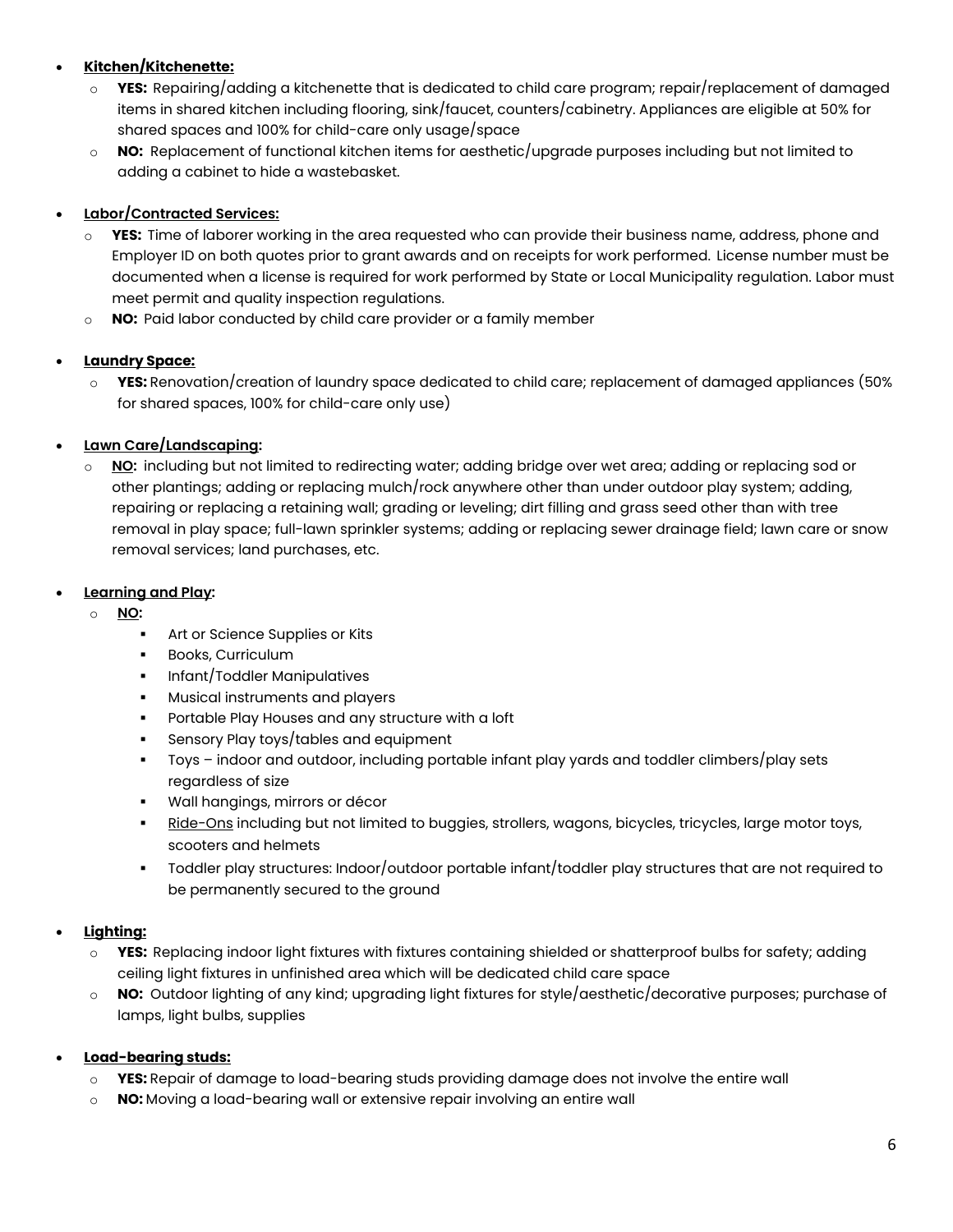### • **Motorized Vehicles:**

o **NO:** Vehicles to transport children and transportation safety equipment such as car seats

### • **Office:**

- o **YES:** Office furniture dedicated to child care program (file cabinet, desk, chair, table)
- o **NO:** Office equipment (phone, copier, computer, laptop, tablet, software, printer, ink, paper/business-related supplies, camera, etc.)

# • **Painting:**

- o **YES:** paint, paint supplies and hiring a painter for child care program space
- o **NO:** power equipment (power paint sprayer)

### • **Panels:**

o **YES:** Adding or replacing permanent separation panels to reduce the spread of germs in child spaces or in parent drop-off locations; adding/replacing sound-proofing or acoustic panels; adding guard panels on decks ONLY if spindles are too far apart for licensing code

### • **Playsets:**

- o **YES:** Improvement to or addition of **permanent** outdoor playscapes such as swings, slides, climbers, and related materials; replacing the surface under a playset for safety against falls; preparing the ground surface for a new playset
- o **NO:** Infant/toddler portable playsets including but not limited to Step2, Little Tikes, tunnels, playhouses or other large motor toys; portable play items such as nature "stumps" and outdoor water/sensory structures; any indoor/outdoor play sets/large motor toys

### • **Playscape Barriers/Borders:**

- o **YES:** Removal and replacement of rotting or damaged barriers bordering play area is eligible or removal of wooden barriers that contain creosote or arsenic; building a safe surface under a playset
- o **NO:** rock/retaining walls or creosote/arsenic treated timbers; no addition of or repair to bridges over wet areas

# • **Play Area Surface**:

- YES: New surface for outdoor play area to protect against injury from falls or replacement of surface directly under swing set/climbing structures providing replacement material is approved by licensing
- o **NO:** Concrete for sport court, patio or bicycle track; replacing mulch/ground cover around facility, under decks or any space other than directly under a play structure

### • **Power Tools:**

o **NO:** Both purchased and rental

# • **Ride-Ons/Ins**:

o **NO:** Buggies, strollers, wagons, bicycles, tricycles, large motor toys, scooters, helmets, car seats, etc.

# • **Sand/Sandboxes:**

o **YES:** New sand for sandbox, replacement of a sand box, materials to build a sandbox, and sand box covers

# • **Security/Camera Systems:**

NO: Ring cameras; ring/video door bell; monitoring equipment; keyless entry systems; security doors; security door locks with wifi codes; any video monitoring system or other security system; security monitoring services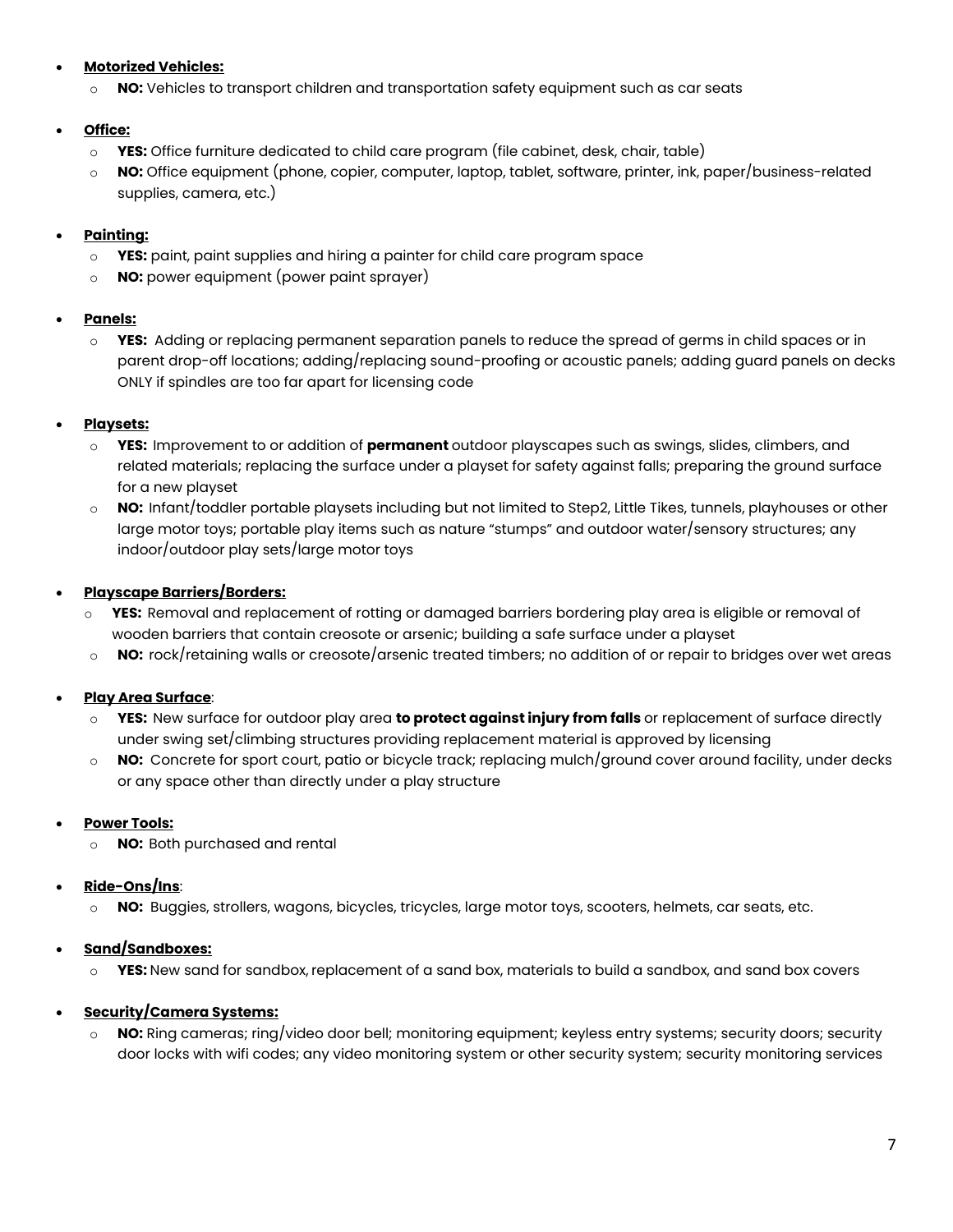# • **Sheds/Outbuildings:**

- o **YES:** Small, prefabricated storage sheds or shed kits, dedicated to child care program for outdoor equipment no larger than 120 square feet (10x12); playhouse larger than portable toddler structure but not greater than 10x12; surface under shed may be considered
- o **NO:** 
	- Large sheds, even if prefabricated or purchased as a kit if larger than 120 square feet. No on-site construction of sheds of any size. Any size shed or structure with a loft or shelving (disallowed by DHS as items could fall on a child).
	- chicken coops or pet containment measures.
	- concrete foundations or significant landscaping for shed surface
	- requests to pay the difference in price for a shed larger than 120 square feet

# • **Sick/Quiet Room:**

- **YES:** Repairing/adding a sick and/or quiet space that is separate from the activity area
- o **NO:** Adult furniture including but not limited to beds, rockers, stuffed chairs, recliners, occasional tables, dressers

# • **Signage:**

o **YES:** Adding or replacing signage on the program grounds

# • **Sprinkler (indoor) Systems:**

- o **YES:** Repairing/installing an indoor sprinkler/fire suppression system(s) within the child care program area when required by fire marshal
- o **NO:** In areas not utilized by the child care program

# • **Sprinkler (outdoor) Systems:**

- o **YES:** to maintain grass in outdoor play area designated for child care program only square footage documentation of child care play space and full yard is required and should be broken out in quote
- o **NO:** full yard installation or installed in any area of the yard other than for the child care program

# • **Storage Cabinets:**

**YES:** Adding storage furniture (free-standing or built-in) such as storage units, cubbies, lockers, book shelves dedicated to child care program

# • **Sun Shades/Umbrellas:**

NO: including built-in shades over play structures, large umbrellas, awnings, gazebos, screen rooms, tents, enclosing/screening porches or decks

# • **Tree removal:**

- o **YES:** Tree removal and/or stump grinding from within immediate child care playground areas for child safety photo documentation of tree in the play space required for eligibility.
- o **NO:** Tree or stump removal outside of children's play space, tree trimming or removal of shrubs/bushes/hedges or other plantings

# • **Wall panels:**

o **YES:** Adding or replacing sound absorbing wall panels